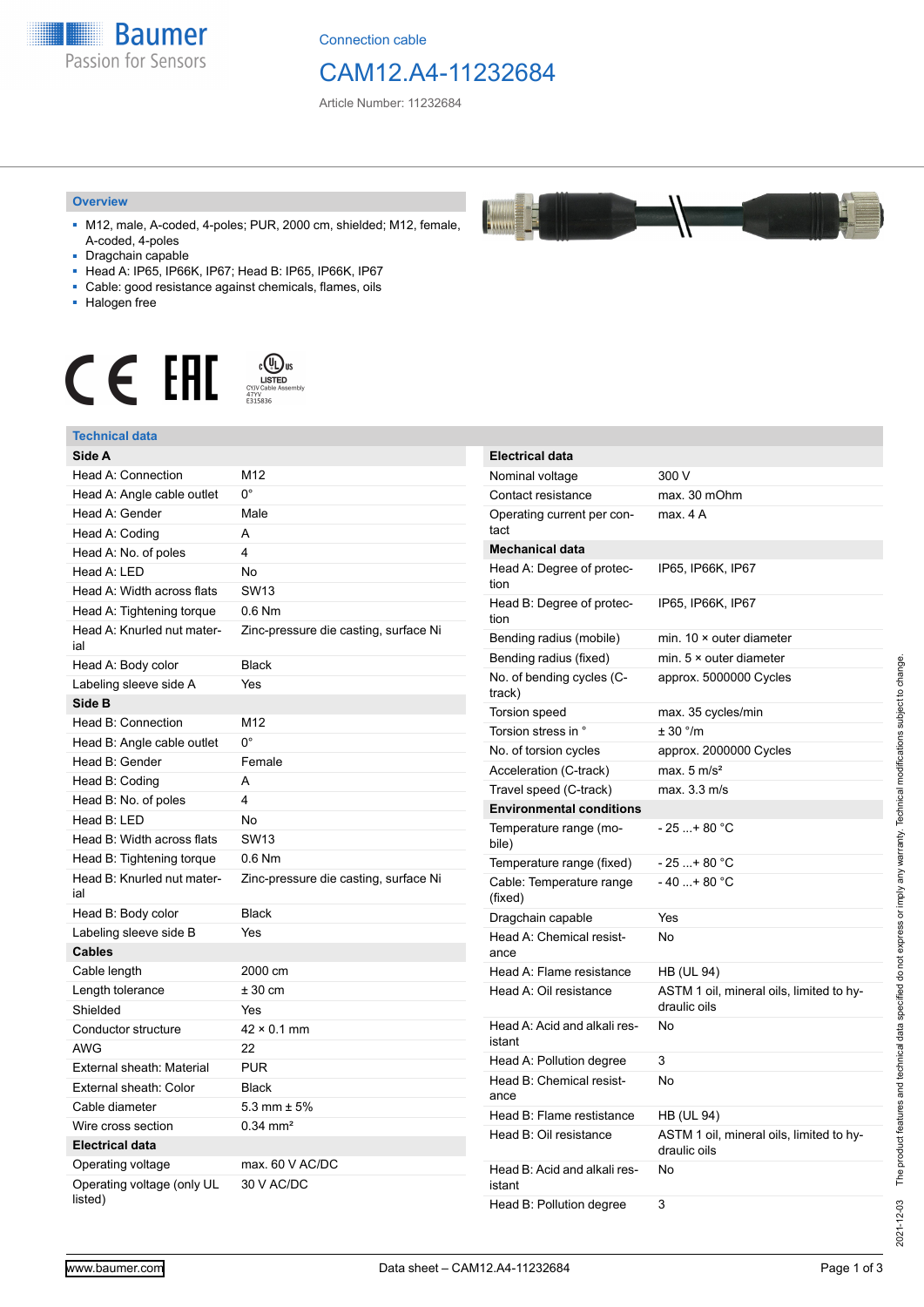

Connection cable

### CAM12.A4-11232684

Article Number: 11232684

#### **Technical data**

**Technical drawing**

**Side A**

#### **Environmental conditions**

Cable: Chemical resistance Good (DIN EN 60811-404)

Cable: Flame resistance Conform UL 1581 §1090 (H); CSA FT2; IEC 60332-2-2

#### **Environmental conditions**

Cable: Silicone-free Yes

Cable: Oil resistance Good (DIN EN 60811-404)

### **Side B**

#### **Technical drawing**





| Coding | Coding |
|--------|--------|
|        |        |